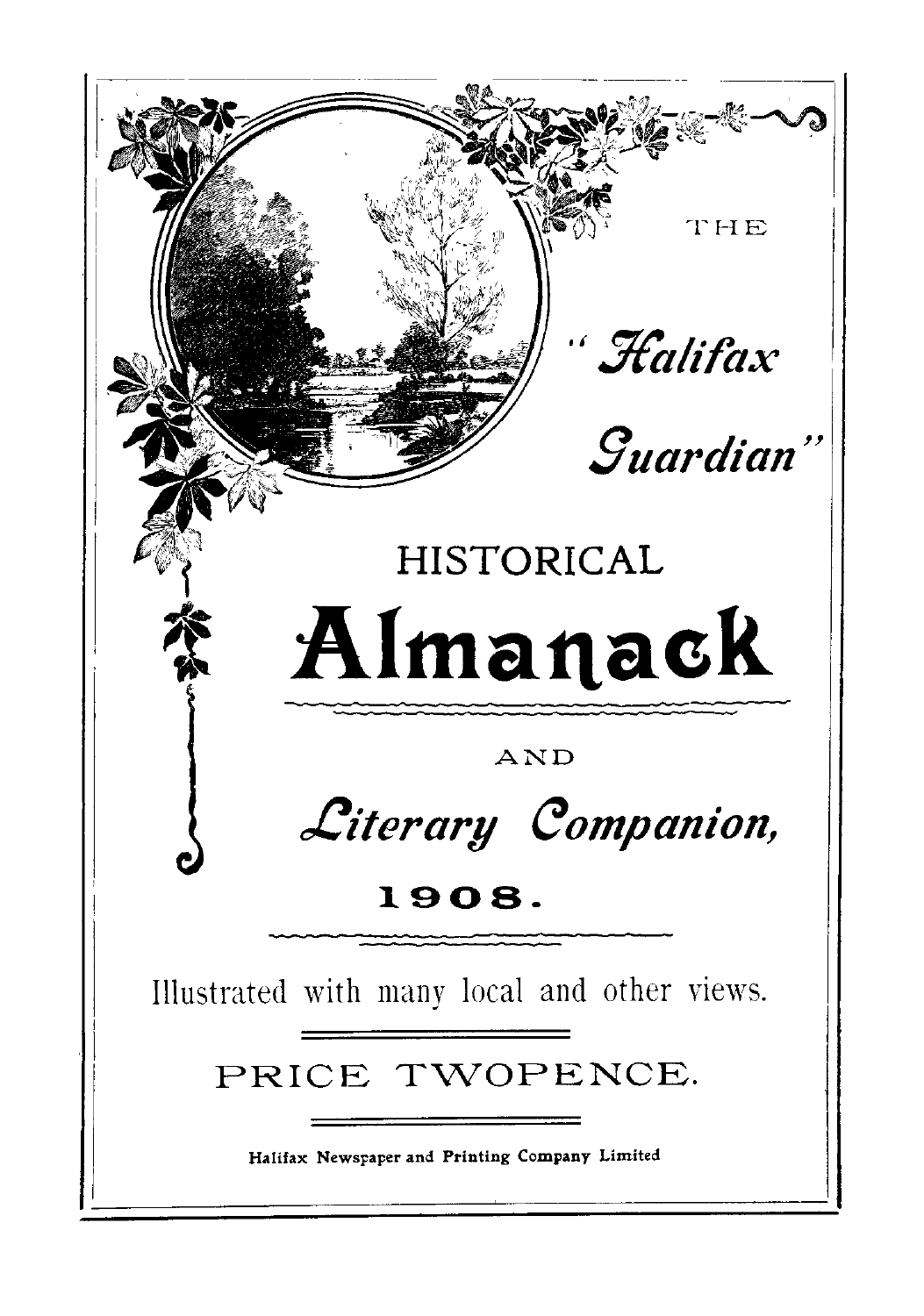# **£200 FREE-INSURANCE .**

# **COUPON-INSURANCE-TICKET**

#### **SPECIALLY GUARANTEED BY**

### THE OCEAN ACCIDENT & GUARANTEE CORPORATION, Ltd.

#### **36 to 44, MOORGATE STREET, LONDON, E.C .**

(to whom Notice of Claim, under the following conditions, must be sent within seven days after the accident in case of injury, and within fourteen days in case of death.)

## **TWO HUNDRED POUNDS**

WILL BE PAID by the above CORPORATION to the legal representative of anyone who is killed by an accident to the

#### **RAILWAY TRAIN, TRAMCAR, OMNIBUS, or STEAMBOAT ,**

(within the United Kingdom or Channel Islands), in which the deceased was a ticket bearing or paying passenger, or who shall have Leen fatally injured thereby (should death result within ninety days after such accident).

Should such accident not prove fatal, but cause within the same period of ninety days, the loss of two limbs (both arms or l oth legs, or one of each, by actual separation above the wrist or ankle), the person injured shall be entitled to receive



*£ 50 or for the loss of one limb unde r £* aforesaid conditions.



**Provided** that the person so killed or injured had upon his or her person, or had left at home, this Almanack in its entirety, with his, or her, usual signature, **written** prior to the accident, on the space provided below, which, together with the giving of notice within the time as hereinb fore mentioned, is of the essence of **this contract.**

This insurance holds good from date of publication until JUNE 30th, 1908, and carries the benefits of, and is subject to, the conditions of the "OCEAN ACCIDENT" AND GUARANTEE COMPANY, Limited, Act, 1890," Ris s Nos. 2, 3, 5 and 6.

No person can recover under more than one Coupon-Insurance-Ticket in respect of the same risk .

.<br>Policy *'Signature'*600.152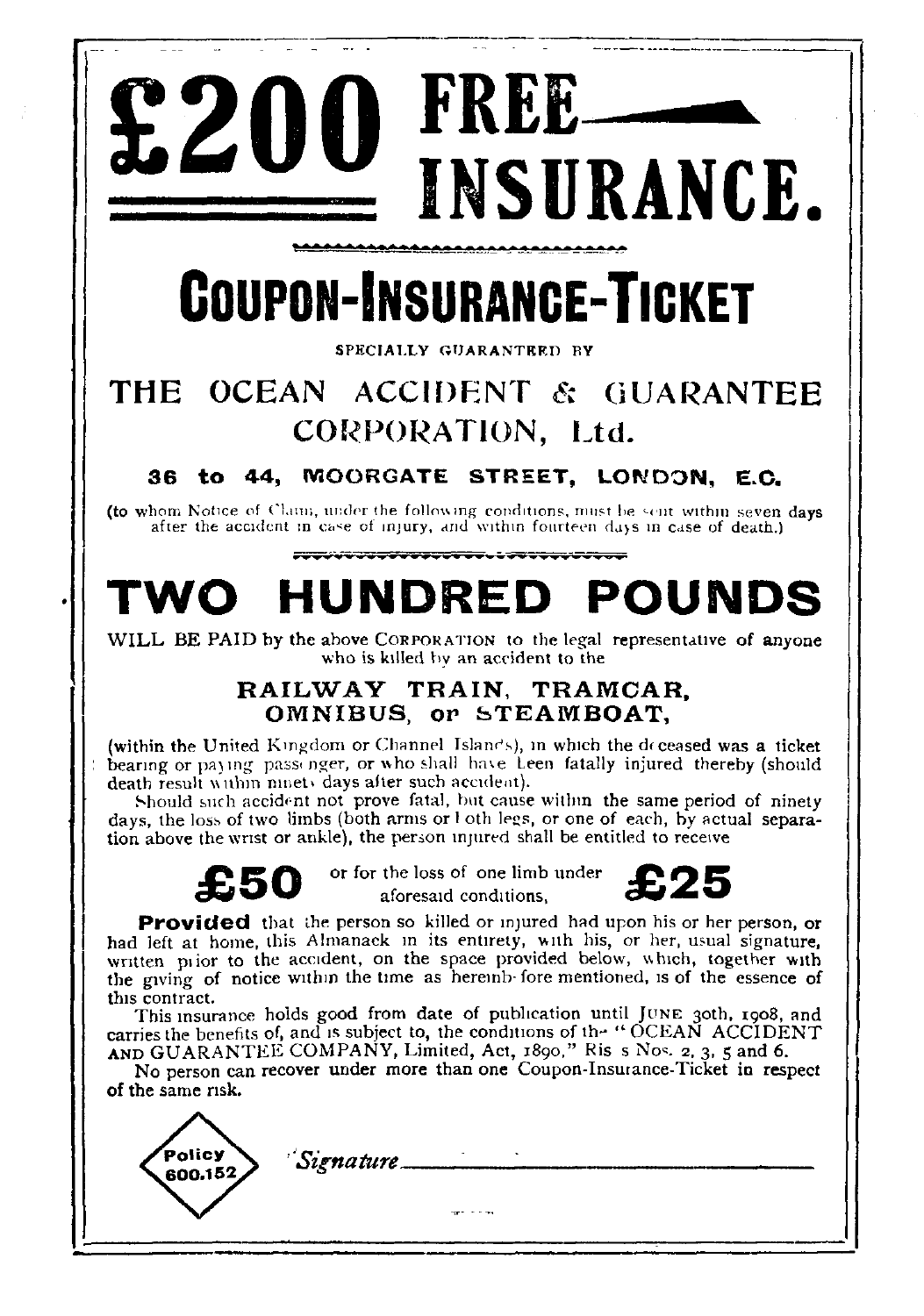## <sup><sup>o</sup> CONTENTS. ⊱</sup>

|                                                                                                                                     | PAGES. |
|-------------------------------------------------------------------------------------------------------------------------------------|--------|
| Advertisements $\ldots$ $\ldots$ $\ldots$ $\ldots$ $\ldots$ $\ldots$ $\ldots$ $\ldots$ $\ldots$ $\ldots$ $\ldots$ $\ldots$ 1 to 264 |        |
|                                                                                                                                     | 4      |
|                                                                                                                                     | 6      |
|                                                                                                                                     | 7      |
|                                                                                                                                     | 15     |
|                                                                                                                                     | -25    |
|                                                                                                                                     | 36     |
|                                                                                                                                     | 37     |
|                                                                                                                                     | 65     |
|                                                                                                                                     | 81     |
|                                                                                                                                     | -97    |
|                                                                                                                                     | 125    |
| Halifax Pioneer of Cheap Literature                                                                                                 | 135    |
|                                                                                                                                     | 147    |
|                                                                                                                                     | 161    |
|                                                                                                                                     | 175    |
|                                                                                                                                     | -209   |

## -SGILLUSTRATIONS. 3G

a•

| Cragg Hall $\ldots$ and $\ldots$ are a set of $\ldots$ and $\ldots$ and $\ldots$ 6 and 9  |     |
|-------------------------------------------------------------------------------------------|-----|
|                                                                                           | 13  |
|                                                                                           | 1.5 |
|                                                                                           | 23  |
|                                                                                           | 33  |
|                                                                                           | 43  |
|                                                                                           | 48  |
|                                                                                           | 49  |
|                                                                                           | 83  |
|                                                                                           | 85  |
| Mr. J. Whiteley Ward, J.P. $\ldots$ $\ldots$ $\ldots$ $\ldots$ $\ldots$ $\ldots$ $\ldots$ | 87  |
|                                                                                           | 89  |
|                                                                                           | 93  |
|                                                                                           | 145 |
|                                                                                           | 159 |
|                                                                                           | 169 |
|                                                                                           | 183 |
|                                                                                           | 185 |
|                                                                                           |     |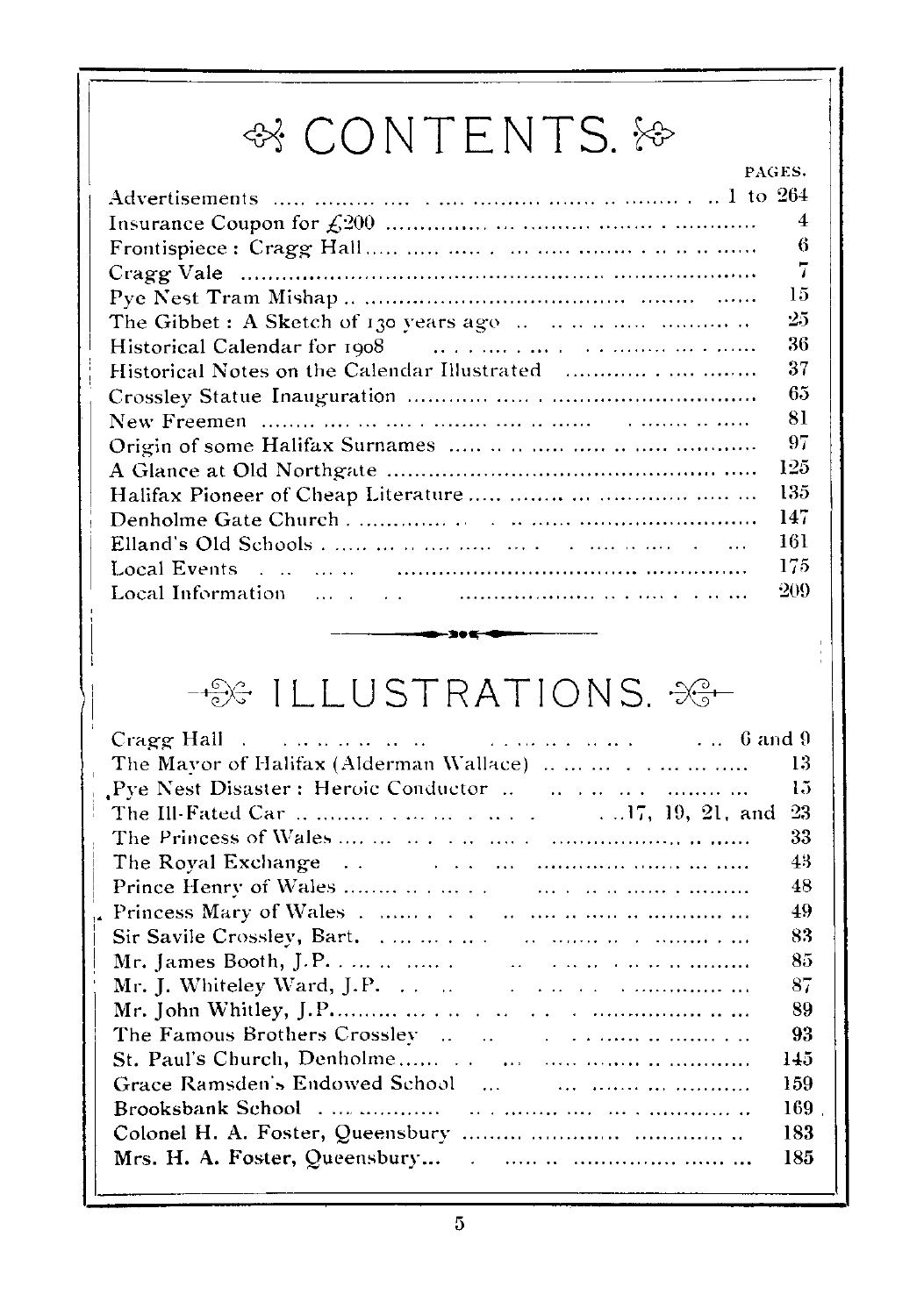

#### CRAGG VALE.

Regarded as a concise summary of characteristic Yorkshire scenery, the tiny valley leading from the summit of Blackstone Edge to the village of Mytholmoryd will be very hard to equal. In the upper part it is a shallow basin of moorland, hundreds of feet above the level at which the Calder flows. Here, as a moorland stream, it flows through the purply-brown ruggedness which is so typical of the Pennines. Through this the stream gradu-Through this the stream gradually sinks, until, almost imperceptibly, a valley differing much in feature from the surrounding country is formed. From a land of mountain and flood, the change to a peaceful vale of cultivation is rapid and almost complete. The right bank, a cultivation is rapid and almost complete. part of the township of Sowerby, has been brought under culti-<br>vation. The Erringden side is, however, still clothed with The Erringden side is, however, still clothed with forest, and from the Cragg Valley road, with the water running<br>at the foot, it forms a charming dell. At this point the beauty at the foot, it forms a charming dell. At this point the beauty of the valley must be looked for near the water itself. The hills of the valley must be looked for near the water itself. immediately adjacent lack the bold contour common to their mightier sisters of Blackstone Edge, the charm of the lowe r valley being in its "little prettinesses " rather than in any appeal which is made to the sense of grandeur. As vet neither tramline nor railroad connect  $Cragg$  Vale with the bustle of the busy valley at its foot. A few months ago, the Halifax Corporation A few months ago, the Halifax Corporation dennitely decided to let their powers in this direction lapse, and while this action was regarded with disfavour by the inhabitants generally, the lover of nature undefiled would not look upon this as<br>any cause for sorrow. Thus, now, in 1907, the mode of reach-Thus, now, in 1907, the mode of reaching Cragg Vale is the same as it was hundreds of years ago . The turnpike road, now one of the best in the district, is frequently mentioned by the Yorkshire novelists, and as early as the time of Cromwell comes within the scope of matters purely historical.

The lower stream is formed by the junction of two smaller streams, the Withens from the north-west, and the Turvin, with a general direction almost at right angles, from the south-west. An ancient stone bridge, in strict keeping with the air of the place, spans their junction. From this bridge, looking upstream, one of the finest views in the valley is obtained.

A little way to the north of the Withens stream, backed by moorland, and situated snugly in the midst of trees, stands what has been known since the erection of Mr. W. A. Simpson-Hinchliffe's new residence, as Old Cragg Hall. Though ancient Hinchliffe's new residence, as Old Cragg Hall. in appearance, the building is mostly of a comparatively recent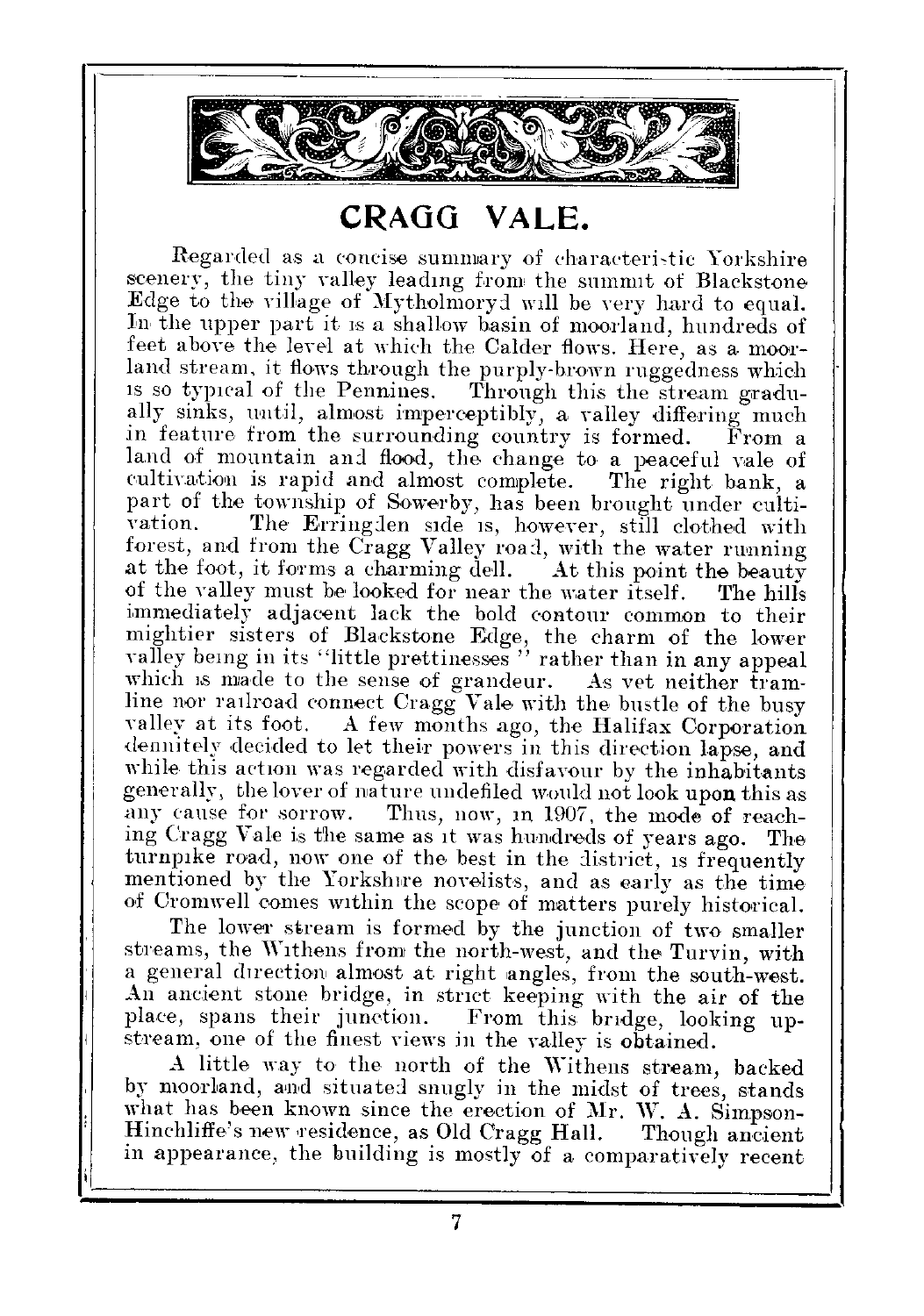